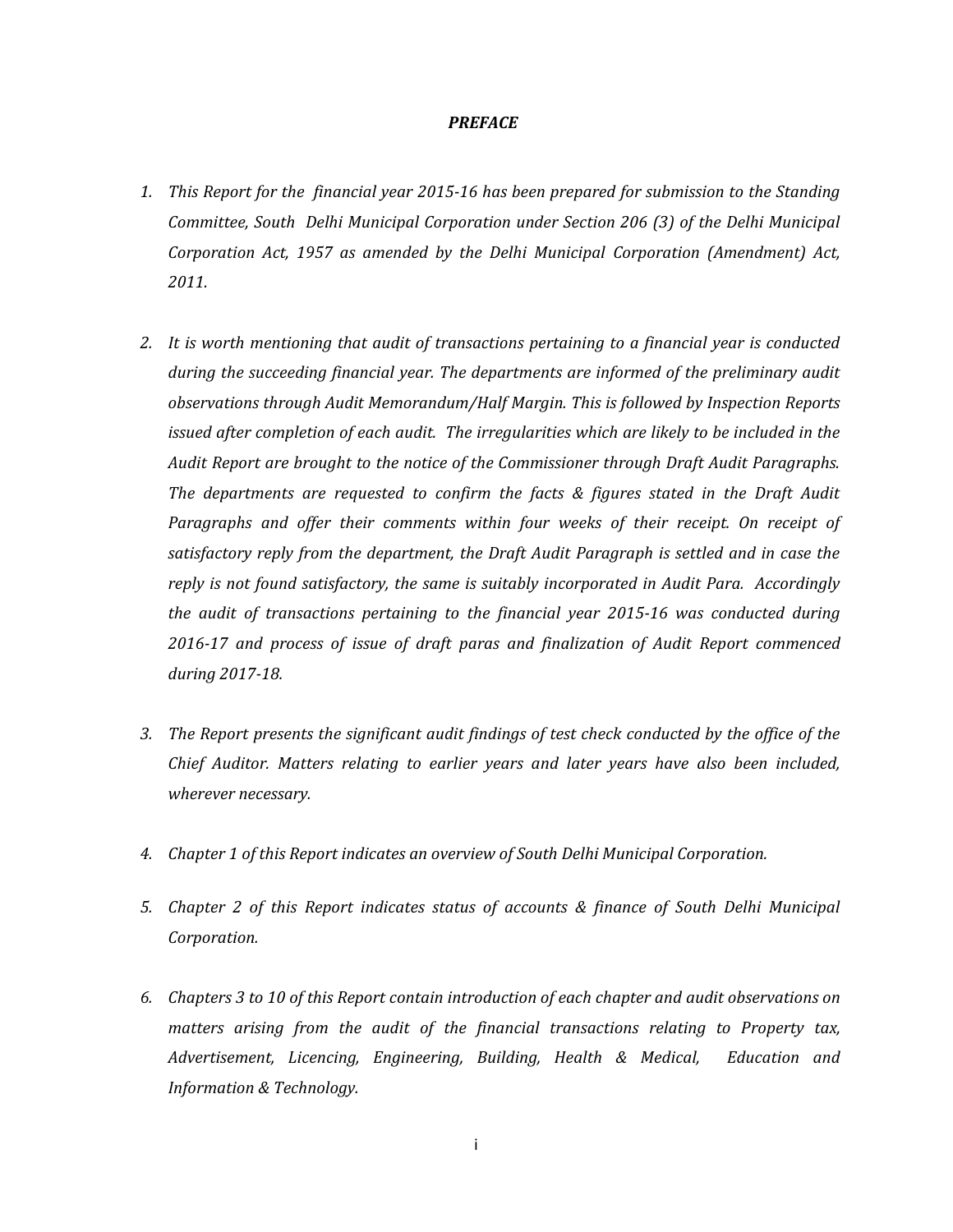- *7. The total money value of this Report containing 36 audit paragraphs is Rs. 1604.53 Crore. Major cases include "Non-reconciliation of funds released by pension cell for disbursement to pensioners of MCD/SDMC (Rs.266.17 Crore)", "Outstanding arrears of property tax (Rs.1281.67 Crore)", "Short recovery/deposit of property tax due to wrong application of rates (Rs.1.47 Crore)", "Non/short deposit of property tax due to wrong application of use factor and rates of tax (Rs.1.14 Crore)", "Loss of revenue due to delay in allotment of advertisement sites (Rs.1.32 Crore)", "Excess payment due to non deduction on account of decrease in price of steel reinforcement bars under clause 10 CA (Rs.1.06 Crore)", "Infructuous expenditure on Project Management Consultancy (Rs.37.30 lakh)", "Outstanding demolition charges (Rs.1.15 Crore)", Loss of revenue due to short deposit of conversion charges (Rs.3.07 Crore)", "Avoidable expenditure due to non execution of Exit Management Plan (Rs.38.00 Crore)" and "Cost overrun due to delay in achieving "Go Live" milestone for implementation of e-Governance Project (Rs.3.06 Crore)".*
- *8. The Annual Audit Report for the year 2015-16 has been prepared on the basis of records/ information furnished and made available by the auditee units. The office of the Chief Auditor disclaims any responsibility for any mis-information or non-information on the part of the departments.*

*(VINITA MISHRA) Chief Auditor South Delhi Municipal Corporation*

*Dated:*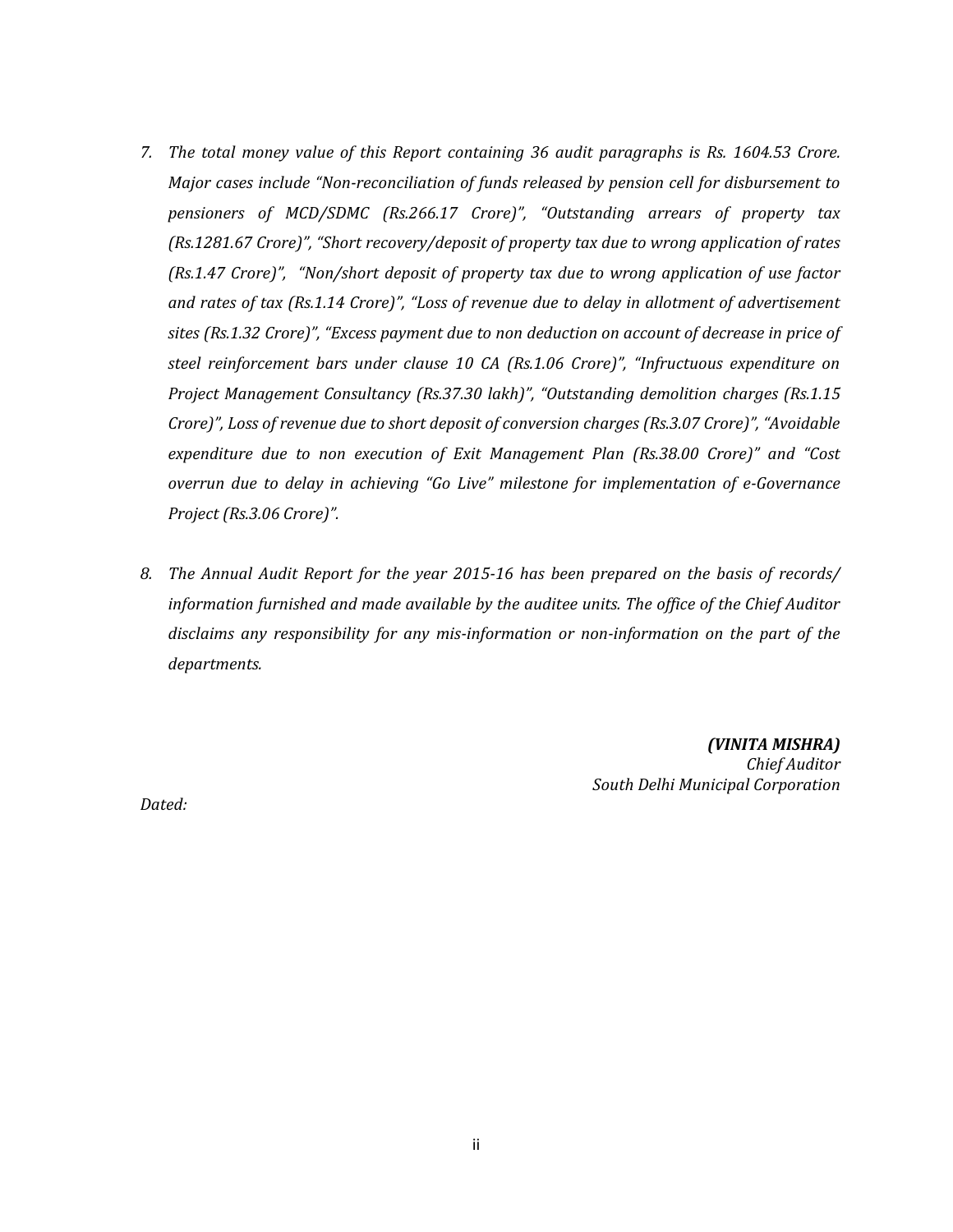## **CONTENTS**

| <b>OVERVIEW</b><br><b>CHAPTER-1</b> |                                                                                                          | <b>Financial</b><br>implications | Page<br>No.<br>vii-ix |
|-------------------------------------|----------------------------------------------------------------------------------------------------------|----------------------------------|-----------------------|
| 1.1                                 | An overview of South Delhi<br><b>Municipal Corporation</b>                                               |                                  | $\mathbf{1}$          |
| 1.9(D)                              | <b>Outstanding Audit Reports,</b><br><b>Inspection Reports and Audit</b>                                 |                                  | 14                    |
| 1.10                                | Objections.<br>Recoveries at the instance of Audit                                                       | 6.27 Cr                          | 16                    |
| <b>CHAPTER-2</b>                    | <b>ACCOUNTS &amp; FINANCE</b>                                                                            |                                  |                       |
| 2.5                                 | Non-reconciliation of funds<br>released by pension cell for<br>disbursement to pensioners of<br>MCD/SDMC | 266.17 Cr.                       | 27                    |
| <b>CHAPTER-3</b>                    | <b>PROPERTY TAX</b>                                                                                      |                                  |                       |
| 3.1.1                               | Introduction                                                                                             |                                  | 29                    |
| 3.2                                 | Outstanding arrears of property tax                                                                      | 1281.67 Cr.                      | 36                    |
| 3.3                                 | Short recovery/deposit of property<br>tax due to wrong application of                                    | 1.47 Cr.                         | 38                    |
| 3.4                                 | rates<br>Non/short deposit of property tax<br>due to wrong application of use                            | 1.14 Cr.                         | 40                    |
| 3.5                                 | factor and rates of tax<br>Short deposit of property tax due to<br>wrong application of use factor       | 7.62 lakh                        | 41                    |
| 3.6                                 | Loss of revenue due to non/short<br>deposit of vacant land tax and<br>property tax                       | 41.14 lakh                       | 43                    |
| <b>CHAPTER-4</b>                    | <b>ADVERTISEMENT</b>                                                                                     |                                  |                       |
| 4.1.1                               | Introduction                                                                                             |                                  | 45                    |
| 4.2                                 | Loss of revenue due to delay in<br>allotment of advertisement sites                                      | 1.32 Cr.                         | 49                    |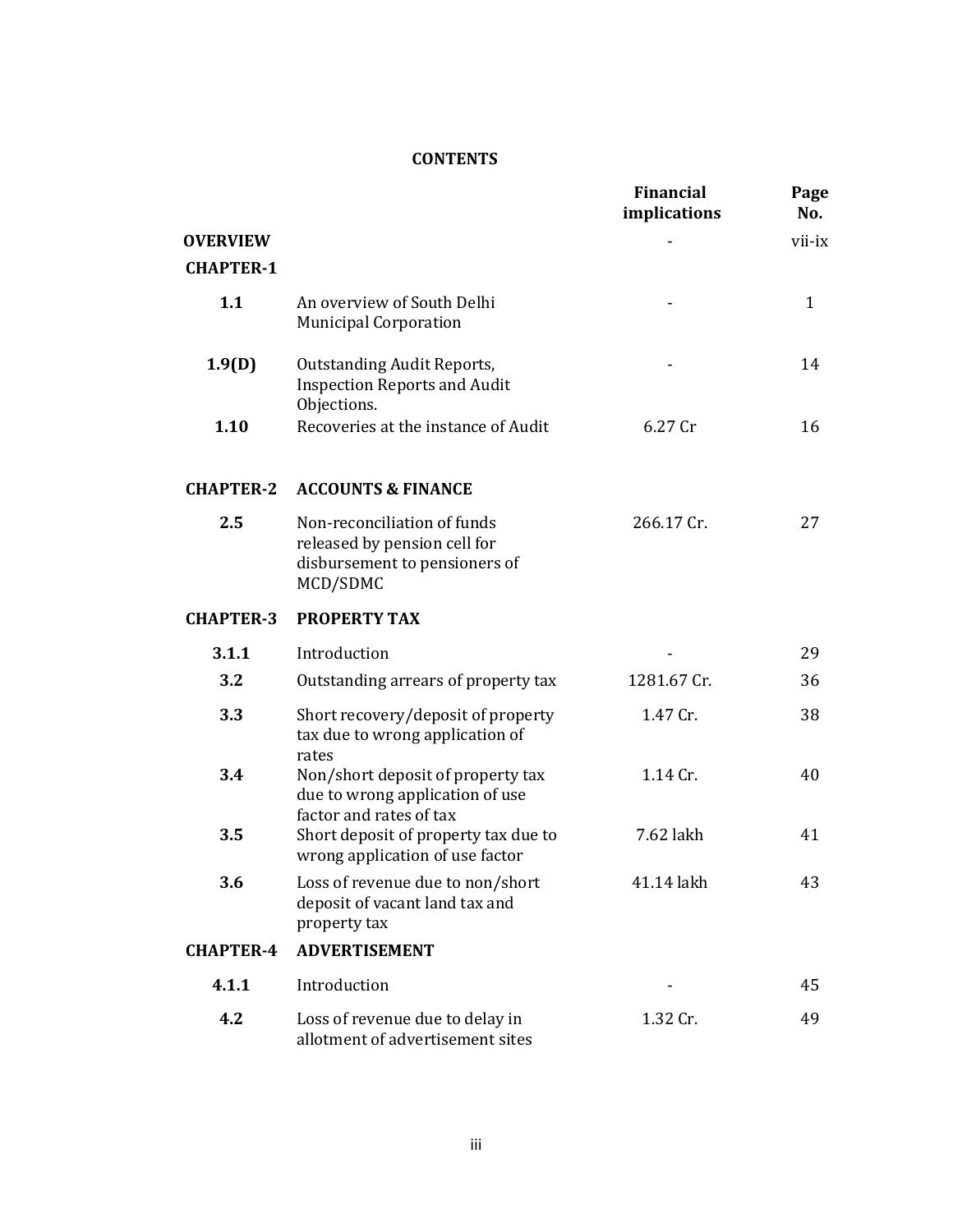| 4.3              | Loss of revenue due to delay in<br>issue of no objection certificate                                                              | 4.03 lakh  | 51 |
|------------------|-----------------------------------------------------------------------------------------------------------------------------------|------------|----|
| <b>CHAPTER-5</b> | <b>LICENCING</b>                                                                                                                  |            |    |
| 5.1.1            | Introduction                                                                                                                      |            | 53 |
| 5.2              | Outstanding arrears of Tehbazari<br>fee                                                                                           | 42.40 lakh | 56 |
| 5.3              | Loss of revenue due to non<br>recovery of licence fee and non<br>allotment of kiosk                                               | 85.21 lakh | 57 |
| <b>CHAPTER-6</b> | <b>ENGINEERING</b>                                                                                                                |            |    |
| 6.1.1            | Introduction                                                                                                                      |            | 60 |
| 6.2              | Excess payment due<br>to<br>non<br>deduction on account of decrease in<br>price of steel reinforcement bars<br>under clause 10 CA | 1.06 Cr.   | 65 |
| 6.3              | Excess payment due<br>to<br>non-<br>deduction on account of decrease in<br>price of bitumen under clause 10<br>CA                 | 68.12 lakh | 67 |
| 6.4              | Excess payment due to<br>non-<br>deduction on account of decrease in<br>price of cement under clause 10 CA                        | 21.32 lakh | 69 |
| 6.5              | payment due<br>Excess<br>to<br>non-<br>deduction on account of decrease in<br>price of cement under clause 10 CA                  | 10.99 lakh | 71 |
| 6.6              | Payment of Ready Mix Concrete<br>without<br>pre-printed<br>delivery<br>tickets/challans                                           | 55.34 lakh | 73 |
| 6.7              | Infructuous expenditure on project<br>management consultancy                                                                      | 37.30 lakh | 74 |
| 6.8              | Doubtful execution of work                                                                                                        | 13.86 lakh | 78 |
| 6.9              | Doubtful execution of work                                                                                                        | 9.27 lakh  | 80 |
| 6.10             | Doubtful execution of work                                                                                                        | 23.90 lakh | 83 |
| 6.11             | Doubtful execution of work                                                                                                        | 21.28 lakh | 85 |
| 6.12             | Doubtful execution of work                                                                                                        | 14.91 lakh | 88 |
| <b>CHAPTER-7</b> | <b>BUILDING</b>                                                                                                                   |            |    |
| 7.1.1            | Introduction                                                                                                                      |            | 90 |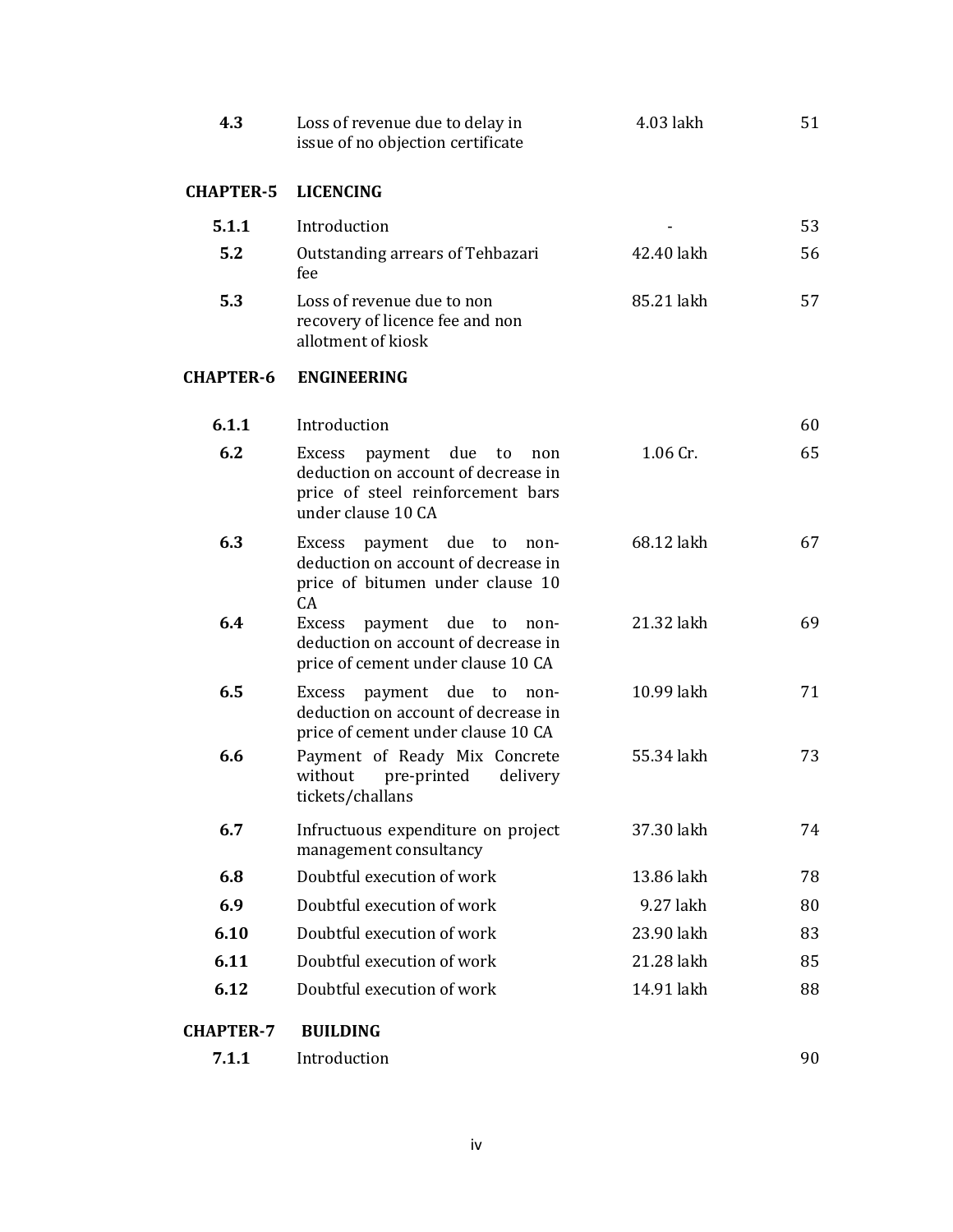| 7.2              | benefit<br>Undue<br>to<br>property<br>owners/builders due to no action<br>demolition<br>of<br>/sealing<br>on<br>unauthorised constructions |            | 93  |
|------------------|--------------------------------------------------------------------------------------------------------------------------------------------|------------|-----|
| 7.3              | Outstanding demolition charges                                                                                                             | 1.15 Cr.   | 95  |
| 7.4              | Loss of revenue due to short<br>deposit of conversion charges                                                                              | 3.07 Cr.   | 97  |
| 7.5              | Loss of revenue due to short<br>deposit of conversion charges                                                                              | 10.34 lakh | 99  |
| 7.6              | Loss of revenue due to non deposit<br>of one time car parking charges                                                                      | 64.01 lakh | 101 |
| 7.7              | Loss of revenue due to non/short<br>deposit of one time car parking<br>charges                                                             | 28.86 lakh | 102 |
| 7.8              | Loss of revenue due to short<br>deposit of one time car parking<br>charges                                                                 | 22.23 lakh | 103 |
| 7.9              | Loss of revenue due to non deposit<br>of additional FAR charges                                                                            | 18.69 lakh | 104 |
| 7.10             | Loss of revenue due to non/short<br>deposit of additional FAR charges                                                                      | 8.71 lakh  | 106 |
| 7.11             | Short recovery of compounding fee<br>due to incorrect application of land<br>rates                                                         | 10.15 lakh | 108 |
| <b>CHAPTER-8</b> | <b>HEALTH &amp; MEDICAL</b>                                                                                                                |            |     |
| 8.1.1            | Introduction                                                                                                                               |            | 110 |
| 8.2              | Irregular payment of service tax                                                                                                           | 8.62 lakh  | 113 |
| 8.3              | Loss of revenue due to running<br>canteen in public schools without<br>licence                                                             | 8.64 lakh  | 115 |
| <b>CHAPTER-9</b> | <b>EDUCATION</b>                                                                                                                           |            |     |
| 9.1.1            | Introduction                                                                                                                               |            | 117 |
| 9.2              | Avoidable expenditure due to delay<br>in filing review petition                                                                            | 4.34 lakh  | 120 |
|                  | <b>CHAPTER-10 INFORMATION &amp; TECHNOLOGY</b>                                                                                             |            |     |
| 10.1.1           | Introduction                                                                                                                               |            | 123 |
| 10.2             | Avoidable expenditure due to non<br>execution of Exit Management Plan                                                                      | 38.00 Cr.  | 126 |
| 10.3             | Cost overrun due to delay in<br>achieving "Go Live" milestone for<br>implementation of e-Governance<br>Project                             | 3.06 Cr.   | 131 |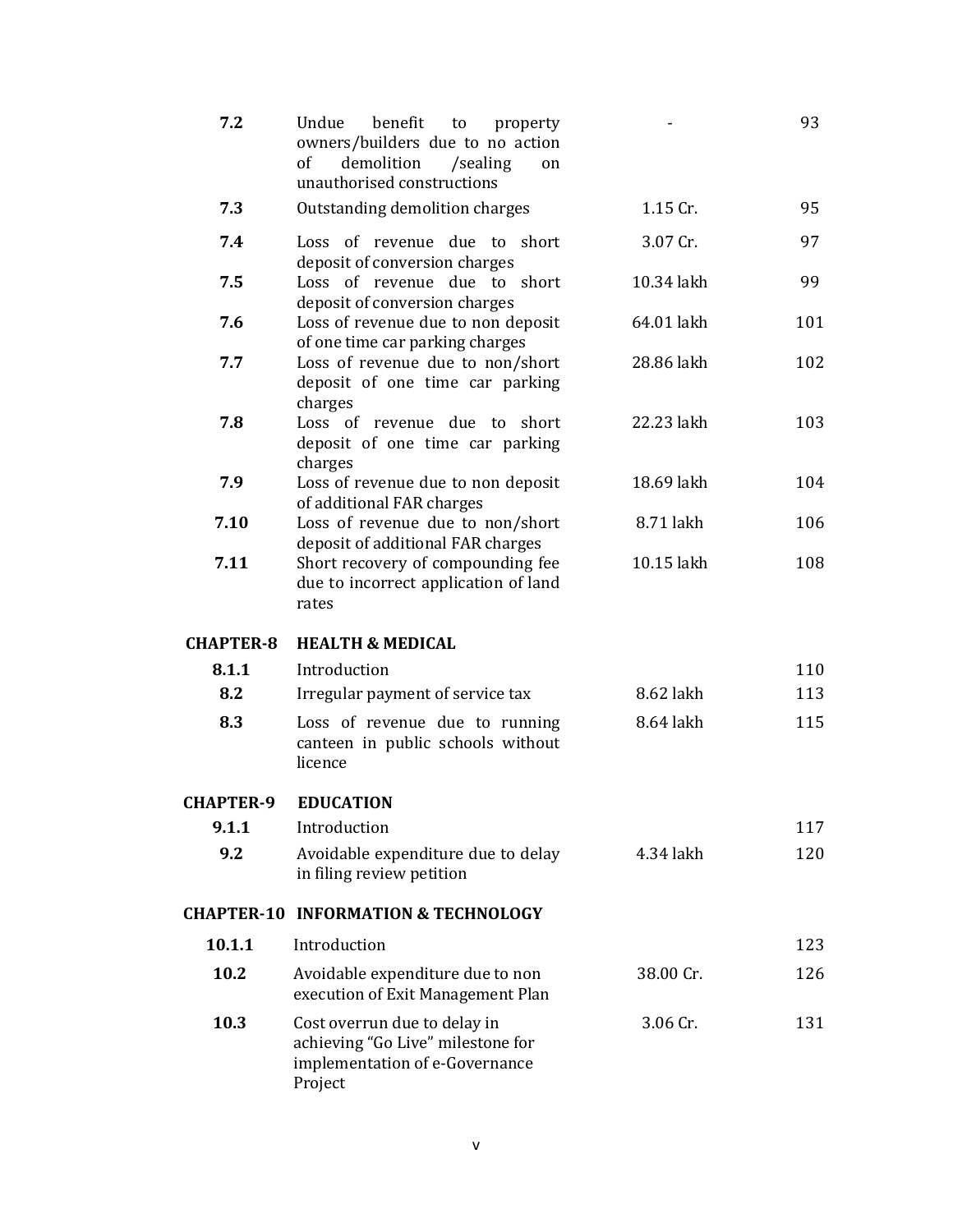## **ANNEXURES**

| <b>ANNEXURE A</b> | 135 |
|-------------------|-----|
| <b>ANNEXURE B</b> | 137 |
| <b>ANNEXURE C</b> | 140 |
| <b>ANNEXURE D</b> | 146 |
| <b>ANNEXURE E</b> | 148 |
| <b>ANNEXURE F</b> | 150 |
| <b>ANNEXURE G</b> | 152 |
| <b>ANNEXURE H</b> | 153 |
| <b>ANNEXURE I</b> | 154 |
| <b>ANNEXURE J</b> | 157 |
| <b>ANNEXURE K</b> | 159 |
| <b>ANNEXURE L</b> | 160 |
| <b>ANNEXURE M</b> | 162 |
| <b>ANNEXURE N</b> | 163 |
| <b>ANNEXURE O</b> | 166 |
| <b>ANNEXURE P</b> | 167 |
| <b>ANNEXURE Q</b> | 168 |
| <b>ANNEXURE R</b> | 169 |
| <b>ANNEXURE S</b> | 170 |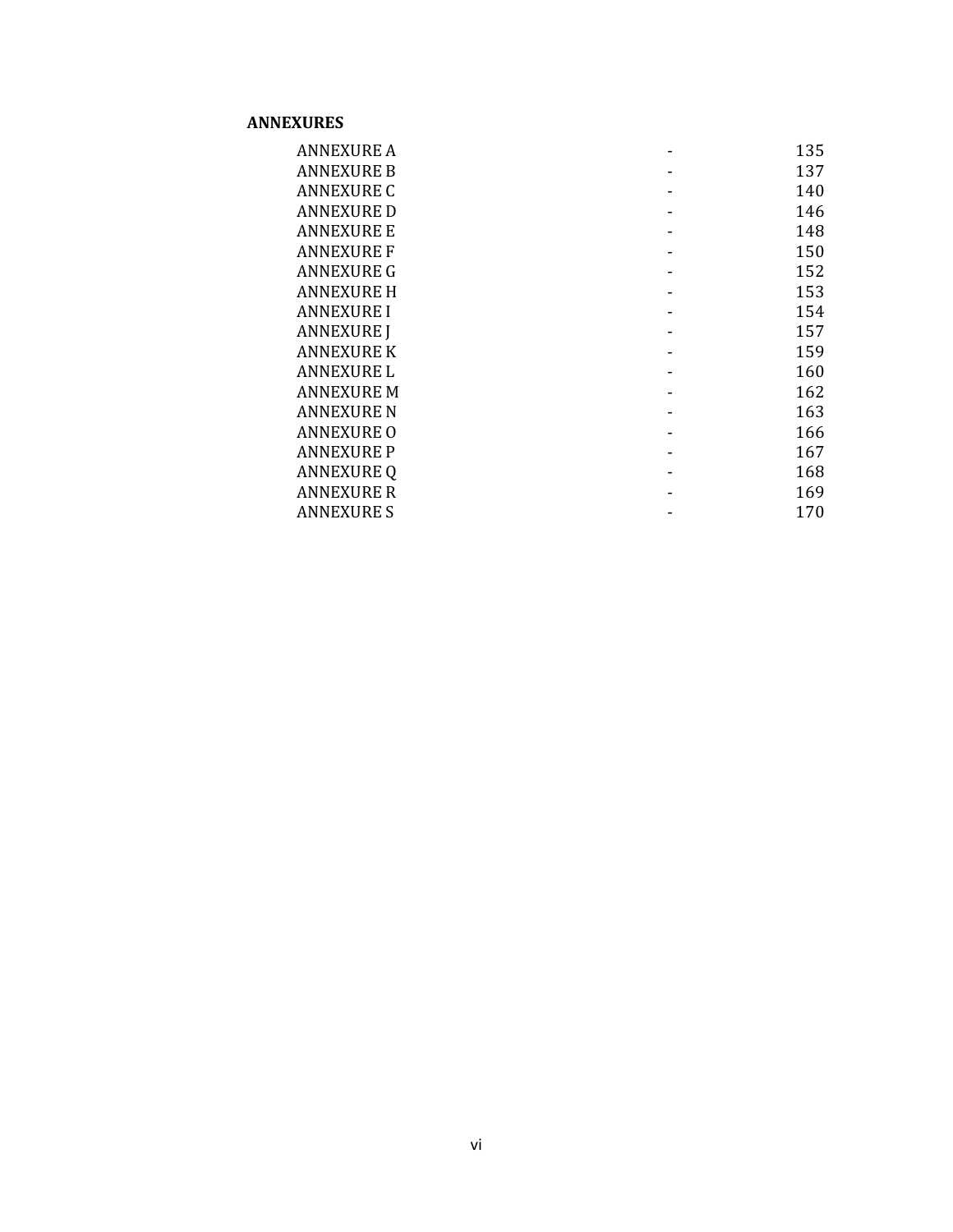#### **OVERVIEW**

# **1. Non-reconciliation of funds released by pension cell for disbursement to pensioners of MCD/SDMC - Rs. 266.17 crore.**

No reconciliation of funds released during 2013-14 to 2015-16 by Pension Cell to Punjab National Bank & UCO Bank for disbursement to pensioners was done.

(Para 2.5)

## **2. Outstanding arrears of property tax – Rs.1281.67 Crore.**

The Assessment & Collection department of four zones – South Zone, Central Zone, West Zone and Najafgarh Zone of SDMC is yet to recover dues amounting to Rs.1281.67 crore towards property tax.

(Para 3.2)

#### **3. Short recovery/deposit of property tax due to wrong application of rates – Rs.1.47 crore.**

Property tax amounting to Rs.1.47 crore was short deposited due to wrong application of rates

(Para 3.3)

## **4. Non/short deposit of property tax due to wrong application of use factor and rates of tax – Rs.1.14 crore.**

Property tax amounting to Rs.1.14 crore was short deposited due to wrong application of use factor and rate of tax.

(Para 3.4)

#### **5. Loss of revenue due to delay in allotment of advertisement sites – Rs.1.32 crore.**

The Corporation suffered loss of revenue amounting to Rs.1.32 crore due to delay in allotment of advertisement sites.

(Para 4.2)

#### **6. Loss of revenue due to (i) non-recovery of licence fee – Rs.64.28 lakh and (ii) non allotment of kiosk – Rs.20.93 lakh.**

The Corporation suffered loss of revenue due to non-recovery of licence fee Rs.64.28 lakh and non allotment of kiosk Rs.20.93 lakh.

(Para 5.3)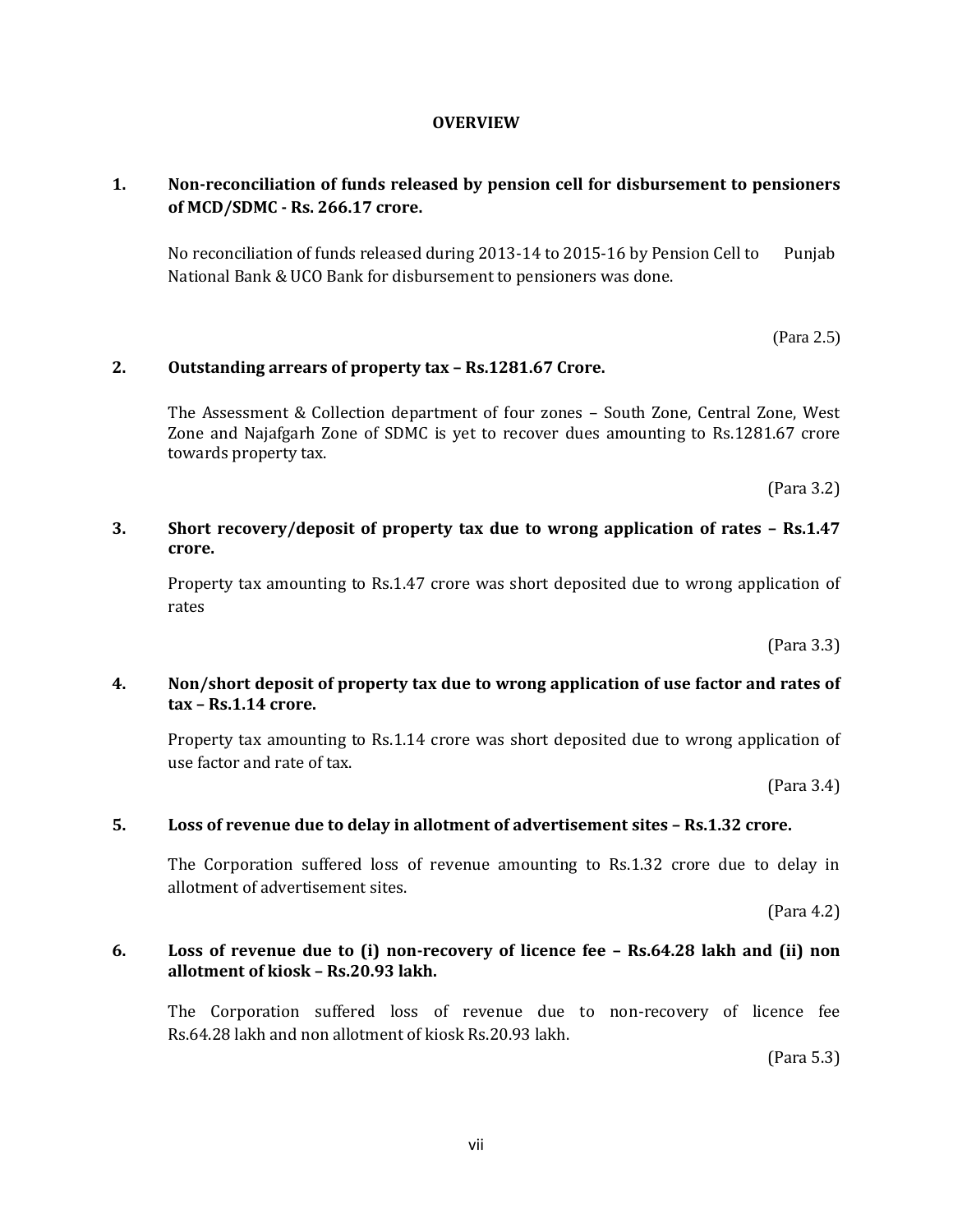## **7. Excess payment due to non deduction on account of decrease in price of steel reinforcement bars under clause 10 CA – Rs.1.06 crore.**

No recovery on account of decrease in price of steel re-inforcement bars during the period of completion of work was made from the bills of the contractor. An amount of Rs.1.06 crore remained unrecovered.

(Para 6.2)

## **8. Infructuous expenditure on Project Management Consultancy - Rs.37.30 lakh.**

Before processing the proposal for consultancy services, parking sites should have been identified/listed which were free from green areas and should have been sought for required/mandatory NOC from the concerned agencies (National Green Tribunal, Traffic Police, fire office and land owning agency) as per provision of Section 12.13.4 of MPD 2021. Incorrect identification of parking sites resulted in infructuous expenditure of Rs.37.30 lakh

(Para 6.7)

## **9. Undue benefit to property owners/builders due to no action of demolition/sealing on unauthorized constructions.**

The building department of Central Zone of SDMC was required to take demolition/sealing action under Section 343 & 345 A of DMC Act, but in 1536 cases demolition/sealing orders were not executed though it was mandatory on expiry of 15 days of issuance of demolition orders as envisaged in Section 343 of DMC Act, 1957. This inaction of the department points to unlawful support to those persons at whose instances unauthorized constructions/erection of works were carried out.

(Para7.2)

## **10. Outstanding demolition charges - Rs.1.15 crore.**

The building department of four zones – Central Zone, South Zone, West Zone and Najafgarh Zone of South Delhi Municipal Corporation is yet to recover dues amounting to Rs 1.15 Crore towards demolition charges.

(Para 7.3)

## **11. Loss of revenue due to short deposit of conversion charges – Rs.3.07 crore.**

Banquet halls are running on the industrial plots. The owners were required to deposit one time conversion charges Rs.3.86 crore but they had deposited only Rs.78.66 lakh. This has resulted in loss of revenue amounting to Rs.3.07 crore.

(Para 7.4)